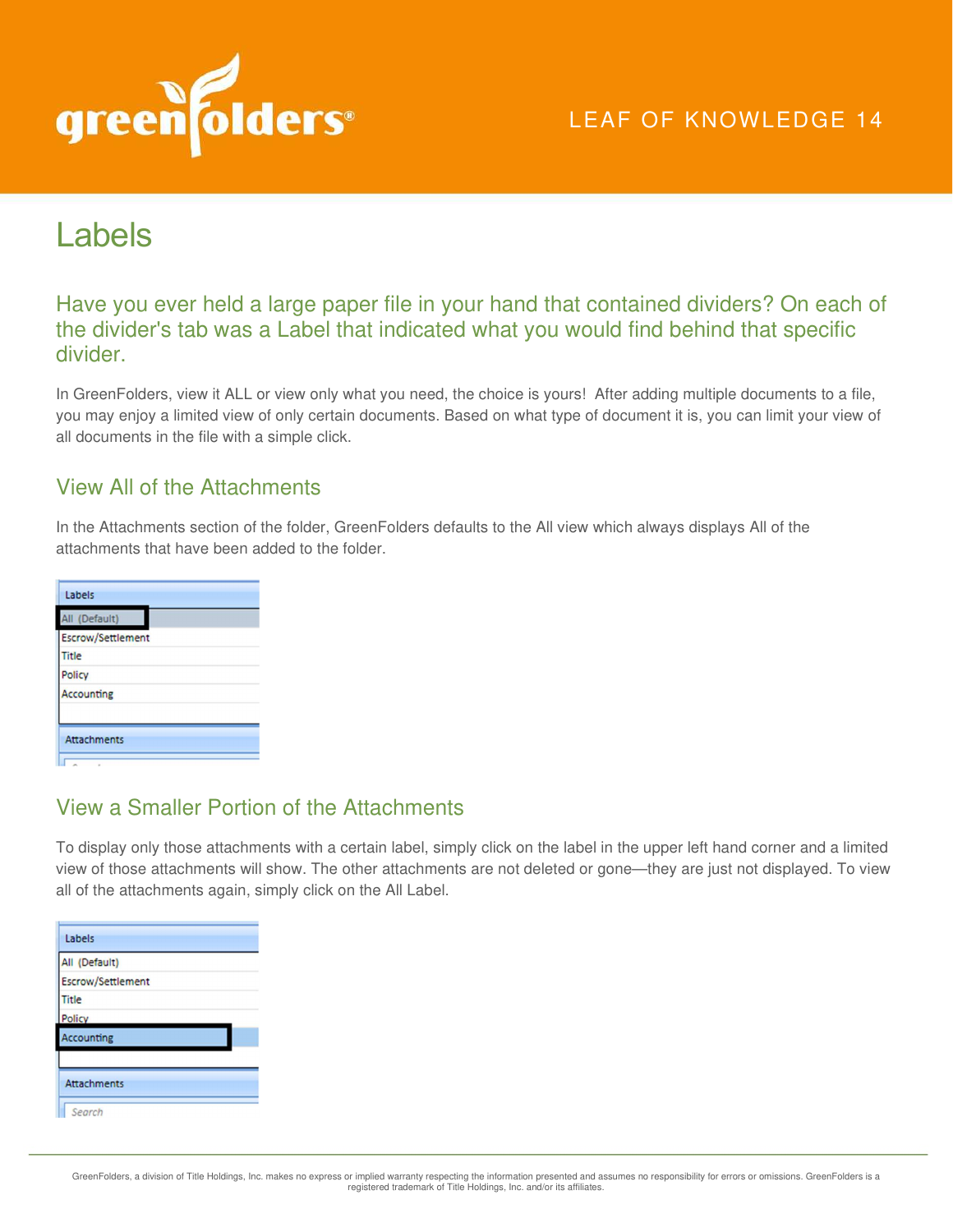### Default Label/Limited View

If you would like the folder to default to a specific Label each time you open the Attachments section, simply right mouse click on the desired label and place a check mark next to Set as default.

| Labels               |                |
|----------------------|----------------|
| All                  |                |
| Escrow/Settlement    |                |
| Title                |                |
| Policy               |                |
| Accounting (Default) | Set as default |

#### Assigning a Label to Attachments

When adding attachments to the folder, the Add Attachments box pops up and provides options for indexing the attachment to the folder. The Labels option is located in the third column, if your administrator has included them in your company's custom configuration. There are two ways to include a label on an attachment.

# Labeling ALL Attachments with the Same Label

To add the same label to all the attachments in the file, wait for the Add Attachments box to pop up. Choose the attachment type in the first column on the left. Determine the name of the attachment in the next column and then click on the pull down arrow next to Labels, in the third column. Place a check mark next to the label that you would like applied to ALL of the attachments, click OK.

|      | Application        |                            | Title and Escrow Services | $\overline{\mathbf{w}}$ |                         |                            |   |   |
|------|--------------------|----------------------------|---------------------------|-------------------------|-------------------------|----------------------------|---|---|
|      | <b>Folder Name</b> | I Love Leaves of Knowledge |                           | $\mathbf{w}$            |                         |                            |   |   |
|      | Attachment Type    | ٠                          | Attachment Name           |                         |                         | Labels                     |   |   |
| 「大   | Funding            | ۳                          | <b>Balance Sheet</b>      |                         | $\mathbf{r}$            | Escrow/Settlement<br>Title |   |   |
| リス   | Funding            | ۰                          | Ledger                    |                         | $\overline{\mathbf{v}}$ | Policy<br>V Accounting     |   | Х |
| リサ   | Funding            |                            | Wire Transfers-In         | $\mathcal{F}$           |                         | None                       | ۳ |   |
| T, E | Funding            | ÷                          | Wire Transfers - Out      |                         | $\overline{\mathbf{v}}$ | None                       | ۷ | Х |